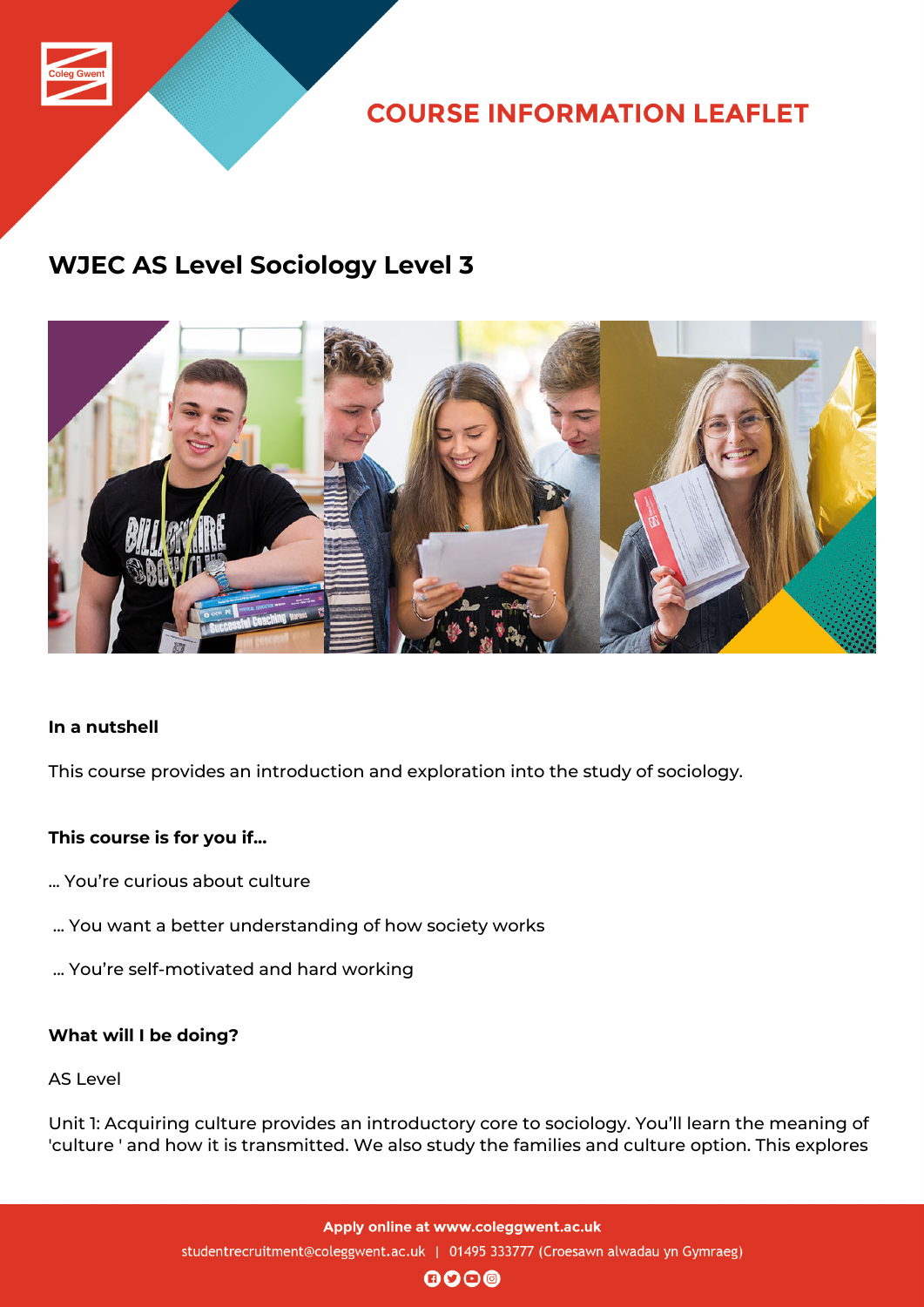

# **COURSE INFORMATION LEAFLET**

such topics as marriage, divorce and family diversity.

Unit 2: Understanding society and methods of sociological enquiry considers sociological research methods, looking at experiments, surveys and observations. We then study the sociology of education option. This includes such topics as the role of education and the impact of social class, ethnicity and gender on educational attainment.

#### A2 Level

Unit 3: Power and control. In this unit we study the crime and deviance option, which includes patterns of social distribution, definitions and official government statistics.

Unit 4: Social inequality and applied methods of sociological enquiry. This unit requires you to design, justify and evaluate a piece of sociological research. You'll also study social inequality, including social differentiation and stratification.

There is no coursework in this course. Both the AS and A2 assessment consists of two written examinations sat at the end of the year. Examinations are mainly essay based. Upon completion, you'll achieve:

AS Level Sociology A Level Sociology Skills Activities

# English and Maths

# **[What is expected](http://www.coleggwent.ac.uk/index.php?option=com_content&view=article&id=2314) of me?**

To enrol, you'll need a minimum of 5 GCSEs at Grade C and above, including GCSE English/Welsh First Language and mathematics.

Full commitment to attendance is required, as is respect for others, enthusiasm for the subject and self-motivation. You'll be continually assessed and there's an expectation that you'll continue your studies and coursework during your own time.

#### **What comes next?**

Sociology can be studied as a 'stand-alone ' AS qualification or taken to A2, after successful

Apply online at www.coleggwent.ac.uk studentrecruitment@coleggwent.ac.uk | 01495 333777 (Croesawn alwadau yn Gymraeg)

 $\mathbf{0}$  $\mathbf{0}$  $\mathbf{0}$